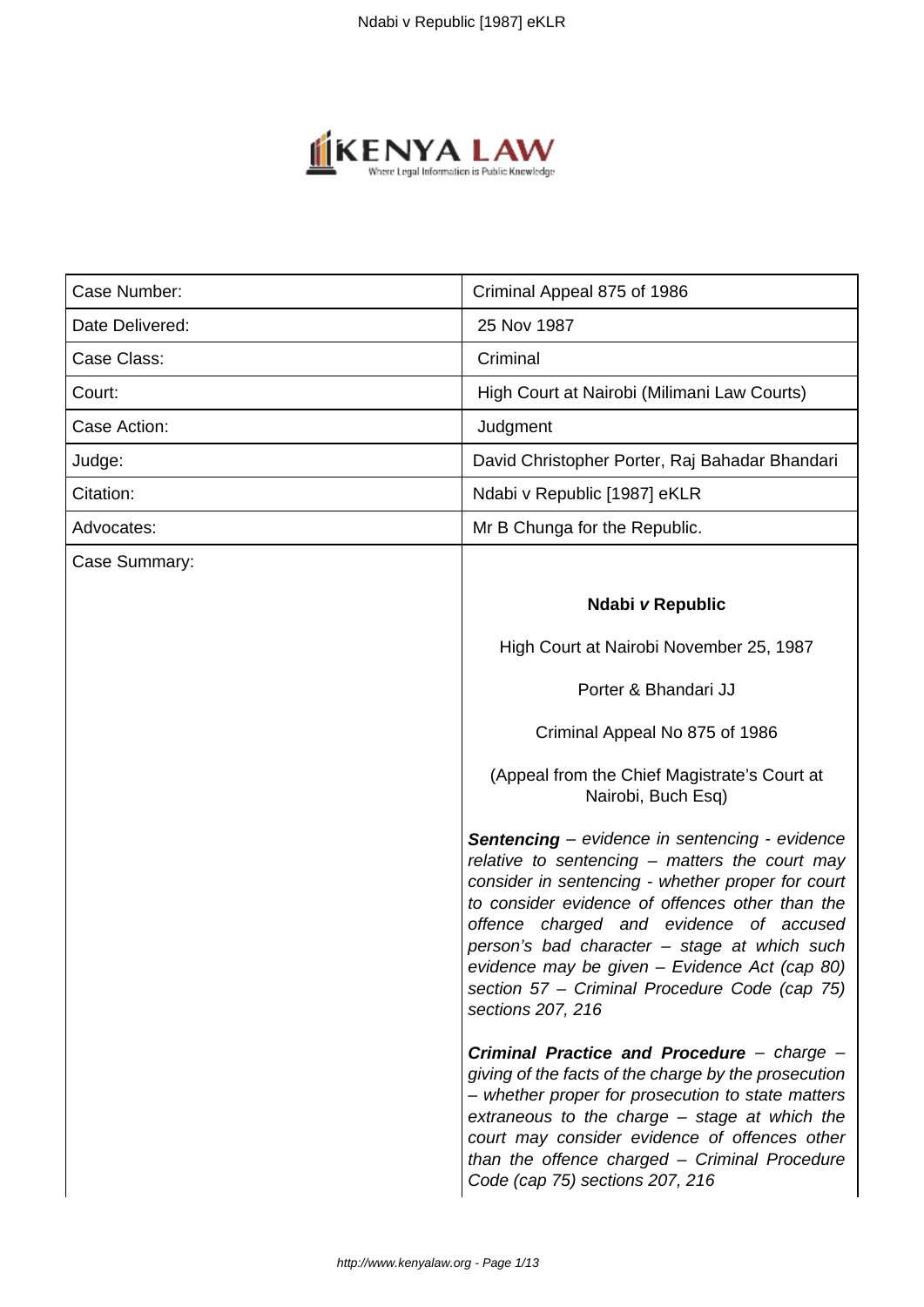**Criminal Practice and Procedure** – pleas – plea of guilty – appeal against conviction on plea of guilty – whether such appeal competent where the plea is unequivocal.

**Evidence** – -character evidence – evidence of offences other than the offence charged  $$ evidence of accused person's bad character – when such evidence may be given – test to apply in considering the admission of such evidence - Evidence Act (cap 80) section 57 – Criminal Procedure Code (cap 75) sections 207, 216.

The appellant was convicted on his own plea of guilty for distribution of seditious publications under section 57(1)(c) of the Penal Code (cap 63) and he was sentenced to imprisonment for 7 years.

As to the offence charged, the facts given were that the appellant had distributed 100 copies of seditious publications in Kiambu Township. When the prosecutor gave the facts to the court, his comments included matters which were not contained in the charge and which amounted to allegations that the appellant had committed the offences of being a member of an unlawful society and taking and administering unlawful oaths.

The appellant appealed and sought leave to amend his petition of appeal so as to include grounds of appeal against conviction but that leave was refused.

## **Held:**

1. The appellant's plea was unequivocal and he had been properly convicted. No appeal against such conviction could be allowed by virtue of section 348 of the Criminal Procedure Code (cap 75).

2. The Constitution in section 72(1) and the Criminal Procedure Code (cap 75) section 207 enjoin a trial court to sentence an accused person only for the offence with which he is charged, and that the facts to be given are to be facts relating to the case.

3. If the prosecution wishes to have the accused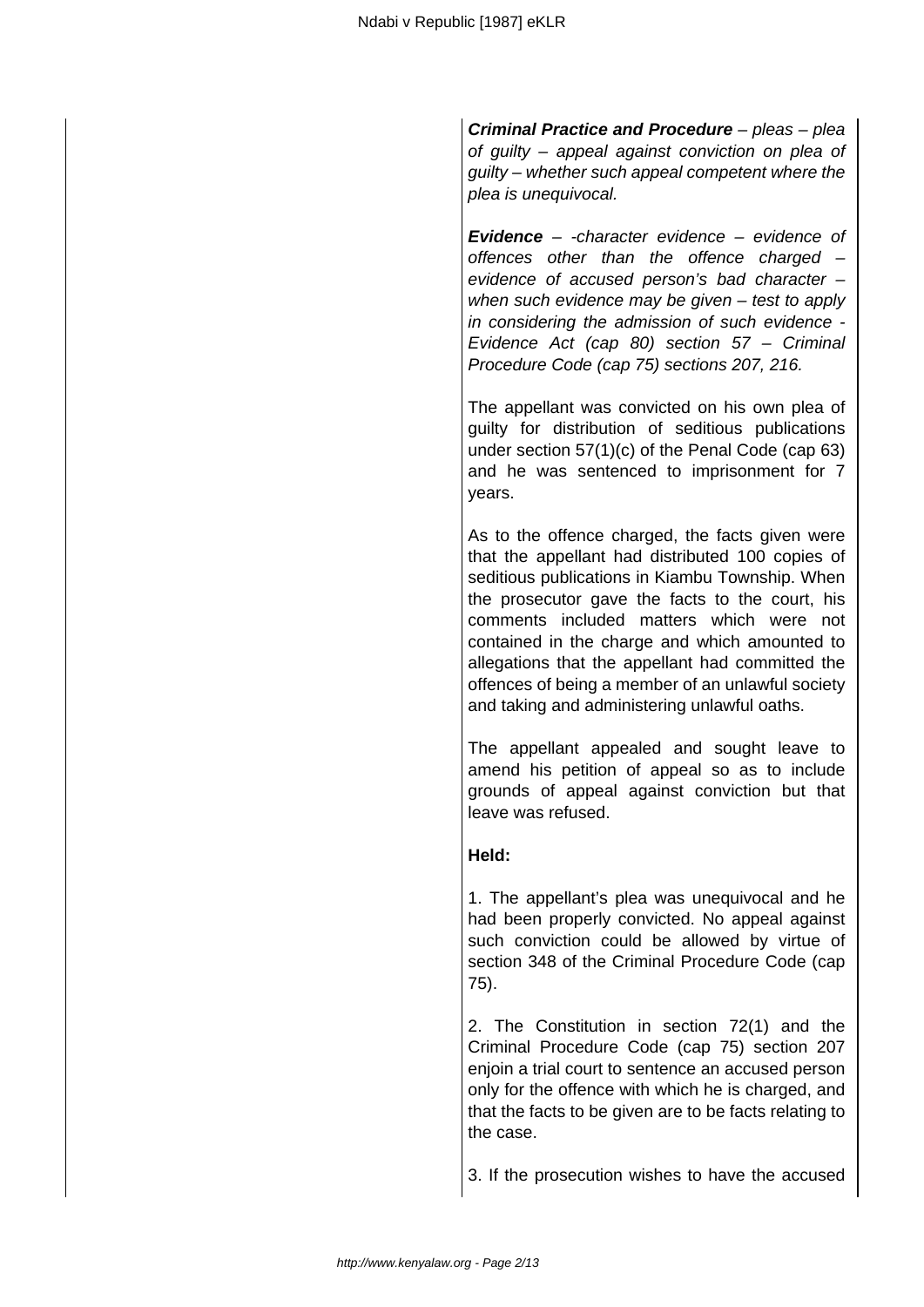dealt with for other offences which are not charged, then the accused can be charged with those offences or, if in the High Court but not in the subordinate court, that accused may ask the Court to take other offences into consideration. This is a basic principle to which section 216 of the Criminal Procedure Code is subject.

4. It is improper for a prosecutor, after conviction and before sentence, to make any statement to the court against the convict which if challenged he would be unable to prove by legally admissible evidence. The prosecutor is restricted by section 207 of the Criminal Procedure Code to the facts upon which the charge is founded.

5. It is important to understand what fact is in issue at the time that the prosecutor is giving the facts of the alleged offence since under the Evidence Act (cap 80) section 57(1), this will determine whether to admit evidence that the accused person has committed or been convicted of or charged with an offence other than the one with which he is then charged or evidence that he is of bad character.

6. Under the universally followed procedure in Adan v Republic [1973] EA 446, the facts of the charge are given after plea of guilty and before conviction. The matter in issue at that time is the question of conviction and is the procedure by which the trial magistrate establishes that the plea is unequivocal. It is after conviction that the magistrate can turn to evidence relevant to sentencing in section 216 of the Criminal Procedure Code.

7. Since the matter at issue at that stage is the question of conviction, and since the respondent submitted that the plea was unequivocal, and this Court agreed, it followed that other offences alleged to have been committed were not relevant as to the matter in issue, that is, conviction.

8. In consideration of the matter of conviction, the mere allegation that other offences have been committed, even if admissible under the Evidence Act, would be more prejudicial to the accused than probative and should have been excluded by the trial magistrate on that basis.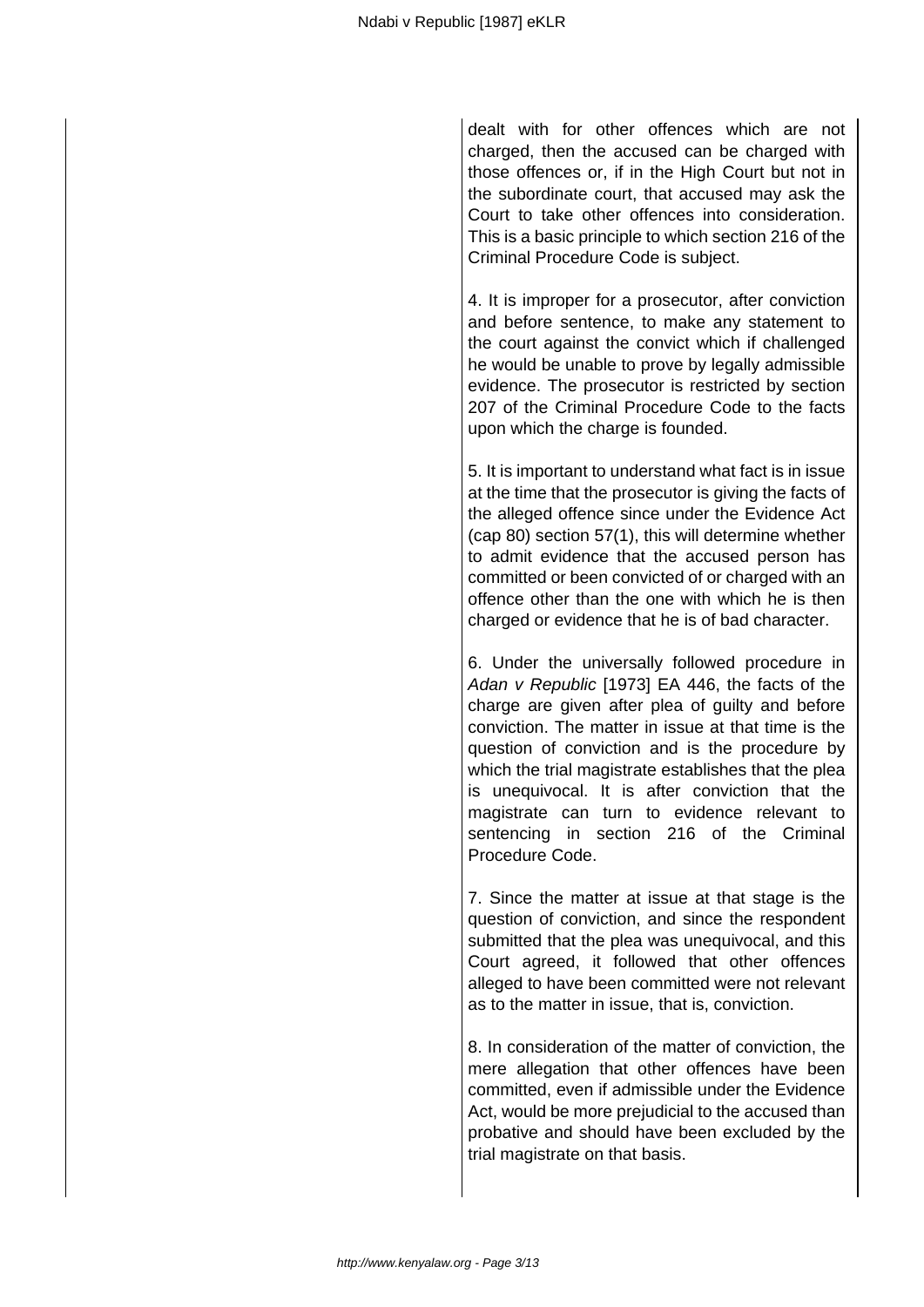9. Having been satisfied that to convict is proper, and having entered a conviction, the trial magistrate then turns to sentence, at which stage the fact in issue most often is the accused person's involvement in the offence charged, and the seriousness of the offence vis-a-vis the society. There is no procedure by which the prosecutor can relate the evidence of other offences to the court at this stage, and the test to apply is whether admitting such evidence will be more prejudicial than probative.

10. Prejudice lay in the danger that the trial magistrate may, when considering sentence, deal with the accused not only for the offence before him, but also for the other offences, which is what happened in this case.

Appeal against conviction dismissed. Appeal against sentence allowed, sentence of three and a half years substituted.

#### **Cases**

- 1. R v Gulam Hussein (1946) EACA 167
- 2. R v Ghulamhussein [1959] EA 743
- 3. Adan v Republic [1973] EA 445
- 4. Shiani v Republic [1972] EA 557
- 5. R v Malakwen Arap Kogo[1933] KLR 115
- 6. R v Seguja (1935) EACA 85
- 7. R v Robinson [1969] CLR 207

8. Ogalo s/o Owuora v Republic (1954) 21 EACA 270

- 9. Nilsson v Republic [1970] EA 599
- 10. Wanjema v Republic [1971] EA 493
- 11. Wanyoni v Republic [1980] KLR 116

#### **Statutes**

1. Penal Code (cap 63) section 57(1)(c)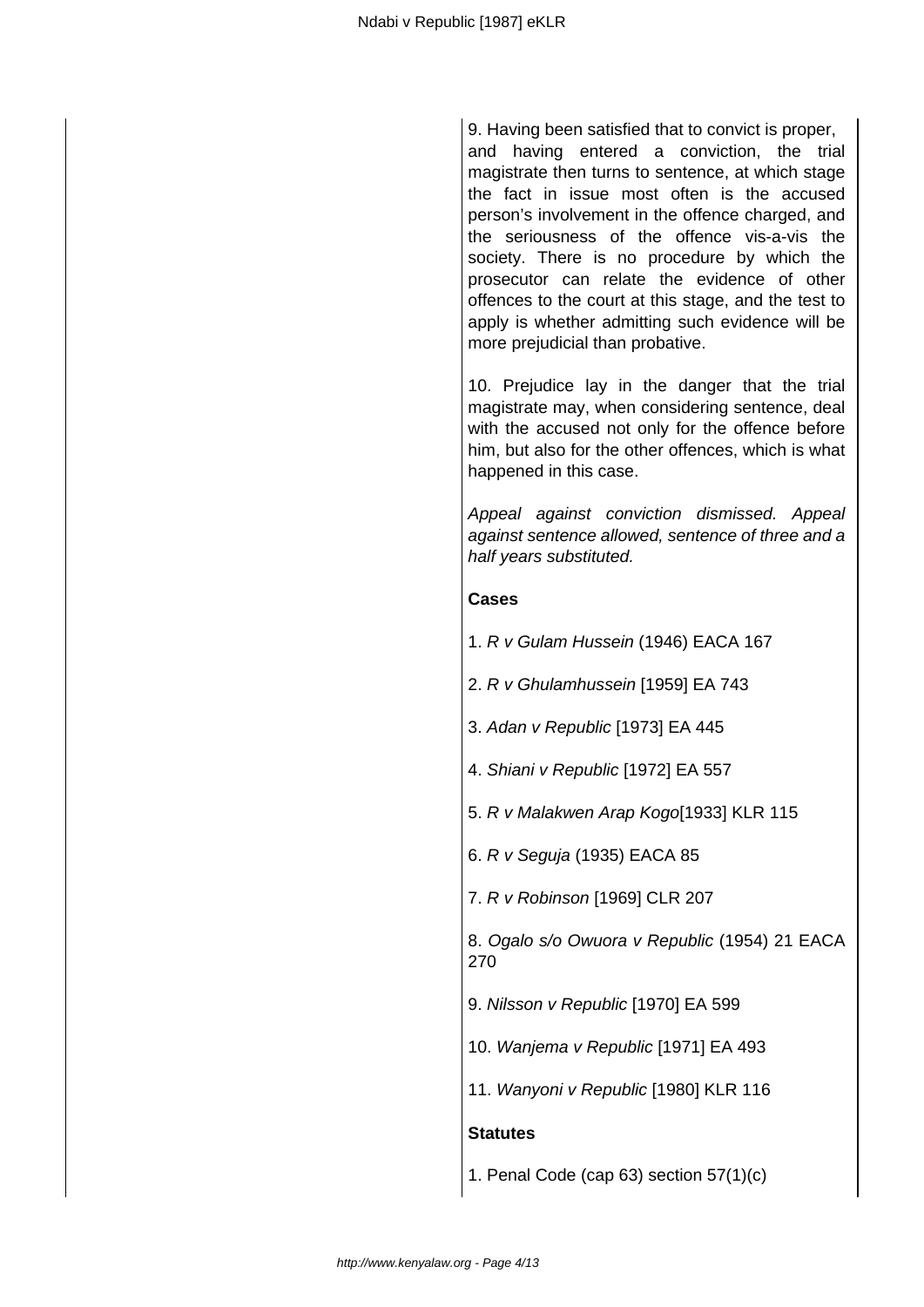|                                     | 2. Criminal Procedure Code (cap 75) sections 207,<br>216, 248                                                               |
|-------------------------------------|-----------------------------------------------------------------------------------------------------------------------------|
|                                     | 3. Constitution of Kenya section 72(1)                                                                                      |
|                                     | 4. Evidence Act (cap 80) section 57(1)                                                                                      |
|                                     | <b>Advocates</b>                                                                                                            |
|                                     | Mr B Chunga for the Republic.                                                                                               |
| <b>Court Division:</b>              | Criminal                                                                                                                    |
| <b>History Magistrates:</b>         |                                                                                                                             |
| County:                             | Nairobi                                                                                                                     |
| Docket Number:                      |                                                                                                                             |
| <b>History Docket Number:</b>       |                                                                                                                             |
| Case Outcome:                       | Appeal against conviction dismissed. Appeal<br>against sentence allowed, sentence of three and a<br>half years substituted. |
| <b>History County:</b>              | $\overline{\phantom{a}}$                                                                                                    |
| <b>Representation By Advocates:</b> | One party or some parties represented                                                                                       |
| <b>Advocates For:</b>               | $\overline{\phantom{a}}$                                                                                                    |
| <b>Advocates Against:</b>           | $\overline{\phantom{a}}$                                                                                                    |
| Sum Awarded:                        | $\overline{\phantom{a}}$                                                                                                    |

 The information contained in the above segment is not part of the judicial opinion delivered by the Court. The metadata has been prepared by Kenya Law as a guide in understanding the subject of the judicial opinion. Kenya Law makes no warranties as to the comprehensiveness or accuracy of the information.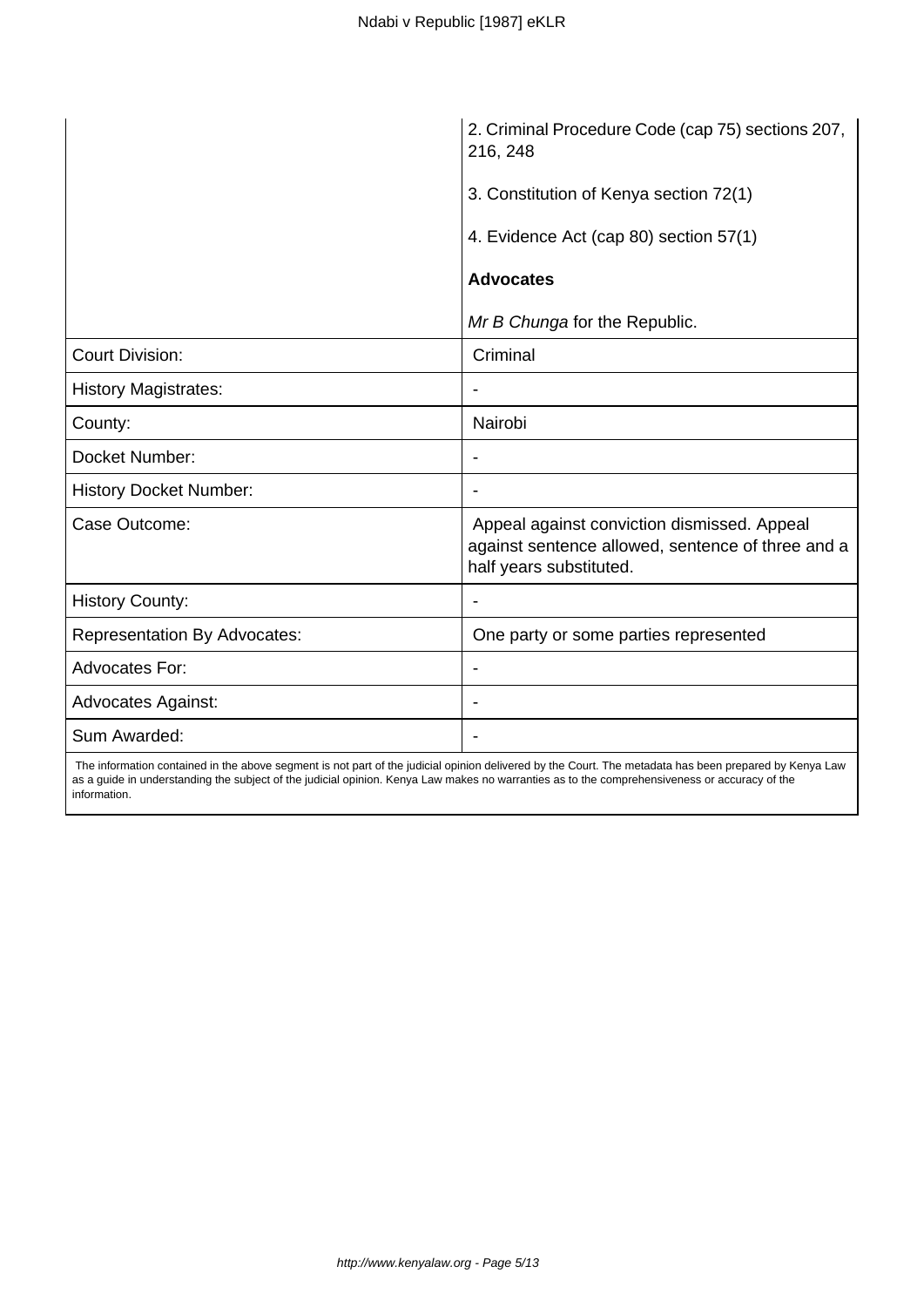# **REPUBLIC OF KENYA**

# **IN THE HIGH COURT AT NAIROBI**

## **CRIMINAL APPEAL NO. 875 OF 1986**

**NDABI…………………….........…...………………………...APPELLANT**

#### **VERSUS**

**REPUBLIC………….……………………………………RESPONDENT**

(Appeal from the Chief Magistrate's Court at Nairobi, Buch Esq)

## **JUDGMENT**

The appellant was convicted in the court below on his own plea of guilty for distribution of seditious publications contrary to section 57(1) (c) of the Penal Code (cap 63) and was sentenced to 7 years' imprisonment. The appellant asked for leave to amend his petition of appeal to include grounds of appeal against conviction, but we refused that leave. His grounds of appeal are against conviction only. We have nevertheless considered the record and are satisfied that his plea was unequivocal, and that he was properly convicted. No appeal of his against that conviction shall therefore be allowed (section 348 of Criminal Procedure Code (cap 75)) and his appeal against conviction is dismissed.

As to the offence charged, the facts given were that on the night of April 3/4th the appellant distributed 100 copies of seditious publications called Msalendo Mwakenya in Kiambu township. The court saw the publications concerned. He was also said to have given another bundle to his friend for distribution although the charge does not mention that.

Also included in the facts were allegations that the appellant was an active and paid up member of an unlawful society, an offence for which the maximum sentence is 7 years and a fine of Kshs 50,000 and had distributed seditious publications between 1983 and 1984 in various parts of Kenya. It was also alleged that he took an unlawful oath and was administering the oath to others thereafter, for which, depending on the nature of the oaths concerned, might make him liable for something from 1 year's imprisonment to a sentence of death.

We are becoming concerned with the practice of referring to what appears to be matter extraneous to the charge before the court in giving the facts by prosecutors, and we have determined to consider the matter from first principles.

Section 72 (1) of the Constitution says:

"No person shall be deprived of his personal liberty save as may be authorized by law in any of the following cases-

(a) In execution of the sentence or order of a court……... in respect of a criminal offence of which he has been convicted."

Section 207 of the Criminal Procedure Code (cap 75) says as to guilty pleas: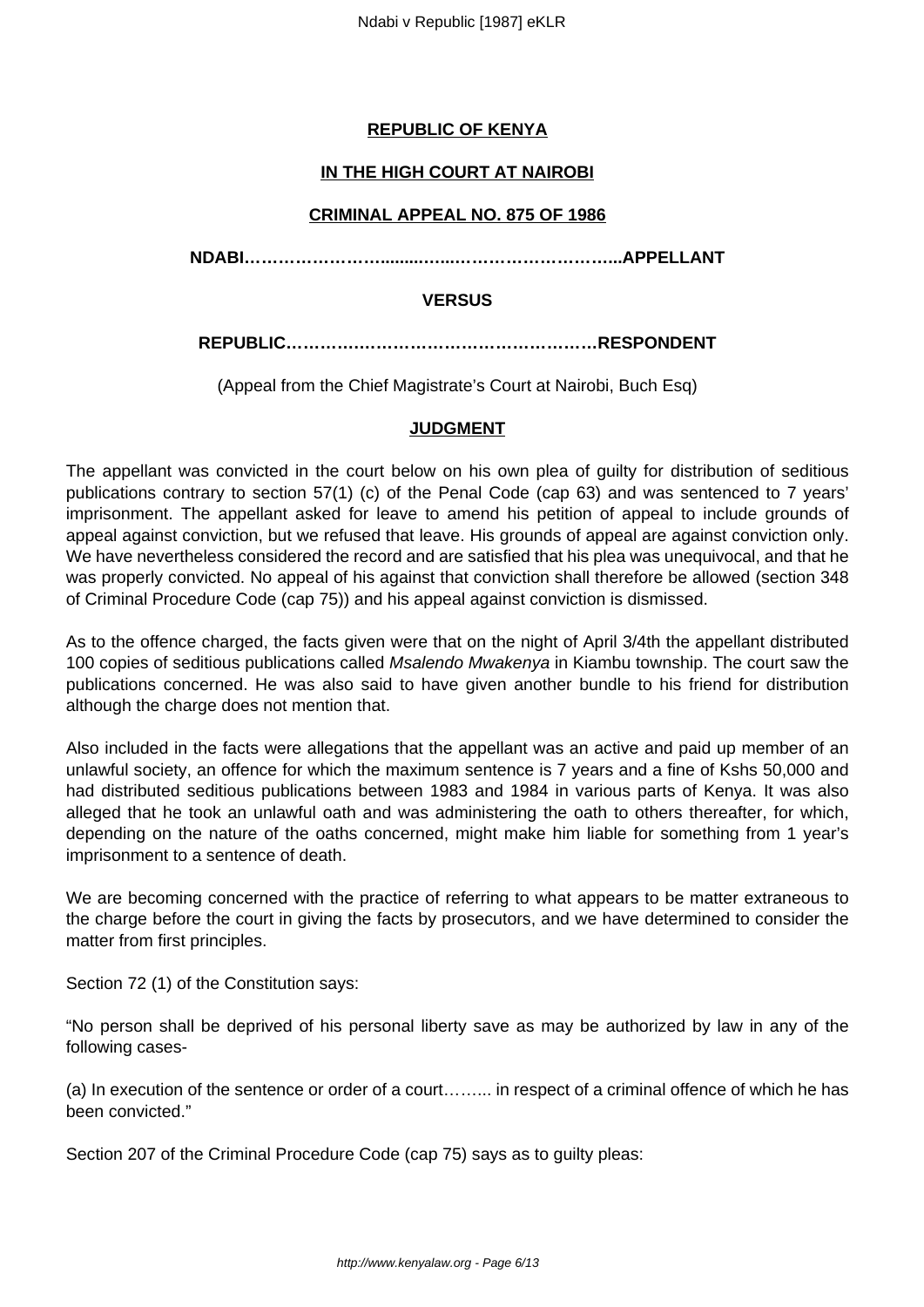"(1) The substance of the charge shall be stated to the accused person by the court, and he shall be asked whether he admits or denies the truth of the charge.

(2) If the accused person admits the truth of the charge his admission shall be recorded as nearly as possible in the words used by him, and the court shall convict him and pass sentence upon or make order against him, unless there appears to it sufficient cause to the contrary. Provided that after conviction and before passing sentence or making any order the court may permit or require the complainant to outline to the court the facts upon which the charge is founded."

Reading section 72 of the Constitution and section 207 of the Criminal Procedure Code together, we continue in the view that the court is to sentence the accused only for the offence with which he is charged, and that the facts to be given are the facts relating to that charge. If the prosecution wish to have the accused dealt with for other offences which are not charged, then the accused can be charged with those offences.

or, semble in the High Court but not in the subordinate court, the accused may ask to take other offences into consideration (see R v Shulamhussein [1959] EA 743).

This is a basic principle to which section 216 is subordinate and subsequent: section 216 reads:

"The court may, before passing sentence or making an order against an accused person under section 215, receive such evidence as it thinks fit in order to inform itself as to the sentence or order properly to be passed or made."

In Republic v Gulam Hussein (1946) 13 EACA 167, the appellant was convicted of possession of a large quantity of methylated spirit. After conviction, but before sentence, the prosecutor, a police officer, told the court that the appellant had told him that he had bought all the spirit and that he was going to sell it as Kshs 4 a bottle. The Court of Appeal found that such a large quantity of methylated spirit, accompanied by other circumstances, was sufficient to justify the sentence appealed against.

But the court went on to say that on controversy as to the facts upon which sentence was to be based the same rules as to legal proof in the substantive trial must apply. It was improper for a prosecutor after conviction and before sentence to make any statement to the court against the convict which if challenged he would be unable to prove by legally admissible evidence.

And further we say the prosecutor is restricted to the facts upon which the charge is founded by section 207 of the Criminal Procedure Code. In Adan v Rep [1973] EA 446 the court referred to the prosecutor stating 'the facts of the alleged offence' which further confirms us in our opinion.

Now it is argued before us that it is correct for the prosecutor in giving the facts of the alleged offence to include reference to other offences which are in some way connected with the alleged offence, which go to increase the seriousness of the offence alleged, in respect of which the learned trial magistrate is considering sentence.

It is said that section 57(1) of the evidence Act (cap 80) allows evidence to be admitted that the accused person has committed or been convicted of or charged with any offence other than that which he is then charged or is of bad character if such evidence is otherwise admissible as evidence of a fact in issue or is directly relevant to a fact in issue.

It is therefore important to understand what fact is in issue at the time the prosecutor is giving the facts of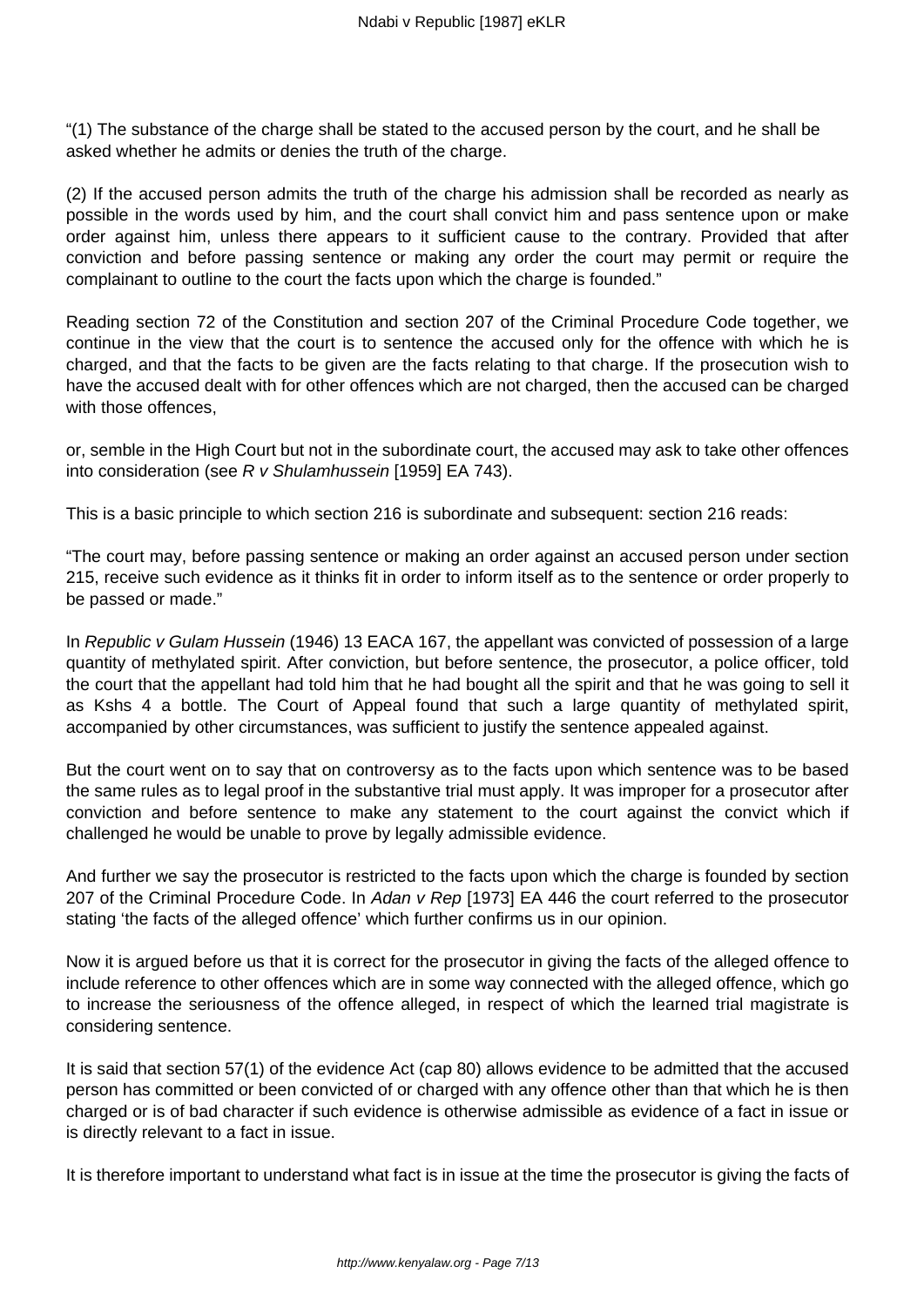the alleged offence.

Under the universally followed procedure in Adan's case (which procedure is slightly different to the procedure referred to in section 207 of the Criminal Procedure Code), the facts are given after plea of guilty and before conviction. The matter in issue at that time is the question of conviction, and is the procedure, or part of the procedure, by which the learned trial magistrate establishes that the plea is unequivocal. It is after conviction that the learned trial magistrate can turn to the matters referred to in section 216 of the Criminal Procedure Code.

Since the matter in issue at this stage is the question of conviction, and since it is the state's case before us that the plea is unequivocal, with which we agree, it follows that other offences alleged to have been committed are not relevant to the matter in issue, that is, conviction.

In consideration of conviction, the allegation without more that other offences have been committed, even if admissible under the Evidence Act, would be more prejudicial to the accused than probative, if it is probative at all, and should be excluded by the learned trial magistrate on that basis.

The same argument applies whether one is referring to section 57(1) or section 57 (1) (a) of the Evidence Act. Under section 57 (1) (a) the purpose for which the evidence must be required is to show that the accused is guilty of the offence with which he is then charged. Where dealing with an unequivocal plea of guilty such evidence is not necessary for such purpose, and would, and should rightly be excluded for that purpose. For the same reasons the antecedent history of the appellant should not be given before conviction is recorded.

Therefore we hold that in the facts given to the court under the procedure outlined in Adan v Republic, it would be most unusual for it to be right for the prosecutor to relate the alleged commission of any offence other than that charged.

Now under Adan procedure, having been satisfied that to convict is proper, and having entered the conviction, the mind of the learned trial magistrate turns to sentence. It is our view that the two processes are separate, and are these days in danger of becoming blurred so as to lead to the sort of arguments we have heard here.

If the facts have been given properly as we set out above, the learned trial magistrate will not have heard any of the facts surrounding the offence. It may be in the mind of the prosecutor that the trial magistrate ought to know more about the circumstances than he was able to put forward while giving the facts.

The question to ask is whether he is entitled to do so. At this stage the fact in issue most often is the accused's involvement in the offence charged, and the seriousness of the offence vis-à-vis society.

In Shiani v Republic [1972] EA 557 it was held by the Court of Appeal that it was not for the prosecutor to tell the court of his views as to the seriousness of the offence. He is required simply to put facts before the court.

In any offence there may be a breach of the law which is minor, and, at the other end of the scale, one which requires the full sentence allowed by the law.

There are a number of factors which determine where in the scale of sentencing an offence lies, and these matters are for the learned trial magistrate.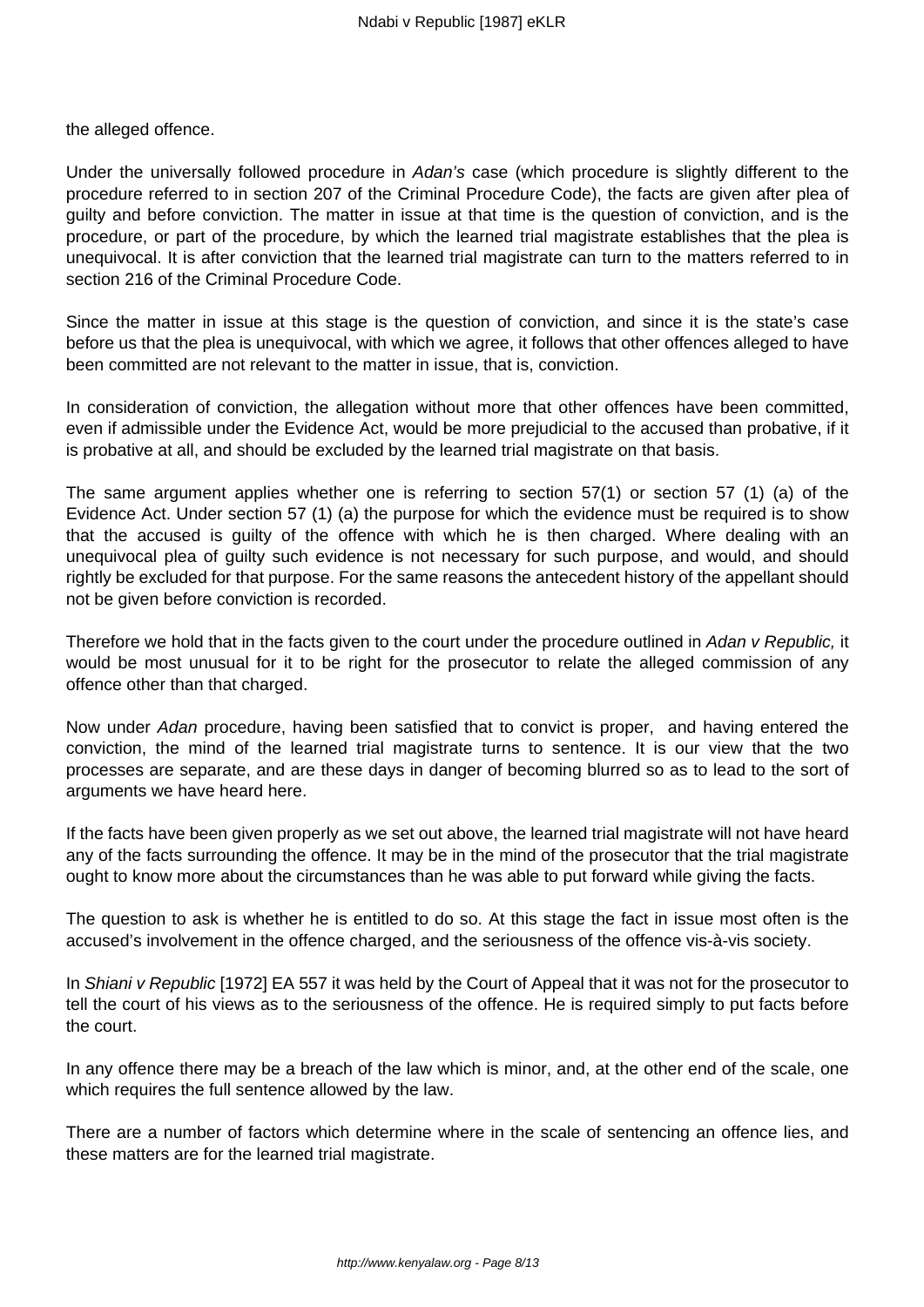In the case of Republic v Malakwen Arap Kogo (1933) 15 KLR 115 these

considerations were said to be (at last where theft was concerned)

- 1. Intrinsic value of the subject matter
- 2. Antecedents of the accused
- 3 Youth of the accused

4. Conduct of accused at the trial, in particular whether he pleaded guilty or not guilty.

5. Prevalence of the particular crime in the neighbourhood.

We deal with other considerations later.

The learned trial magistrate can usually tell from the facts which he has been given, mitigation, and his local knowledge as to prevalence of offences where in the scale the offence comes. This is why it is said in Shiani that the prosecutor should not concern himself with the seriousness of the offence, for that is the discretion of the court. Contrary if he is asked for assistance by the court, as in Republic v Seguja (1935) EACA 85.

It is argued before us that by the operation of section 5 to 16 of the Evidence Act, the other alleged offences are facts before the lower court and should be related to the learned trial magistrate.

There is however no procedure by which the prosecutor can do such a thing in Kenya, and mere relevance or admissibility is not the end of the matter. The same test must be applied as we mentioned above, that is whether the admission of these facts is more prejudicial than probative.

Of course the danger here is that the learned trial magistrate when considering sentence, may deal with accused not only for the offence before him, but also for the other offences. On the basis of the sentence passed and other comparable matters, we think that this may be what happened in this case.

There is a further hidden danger, and that is whether the alleged other offences are in issue or not. It is only too easy to say that the accused admitted the facts, and therefore there is no controversy about the other offences.

But we have already held that at the time the appellant was asked to admit or deny the facts, there was matter before the court, these very alleged other offences, which should not have been before the court at that time, and did not form part of the facts of the offence charged. It could not then be said that the appellant did indeed admit these other offences, and if they were in controversy, then they should have been proved by evidence if at all admissible.

Republic v Hussein (ibid) shows that such statements are to be expected, if at all, after conviction and before sentence, not during the facts, and that the rules of evidence apply. We do not think that Seguja's case, in which the prosecutor was asked for information as to the prevalence of the offence in the area, and in which it was said that such information could come from a responsible officer of the court even though not given on oath affects the position where the information concerns allegations of other offences.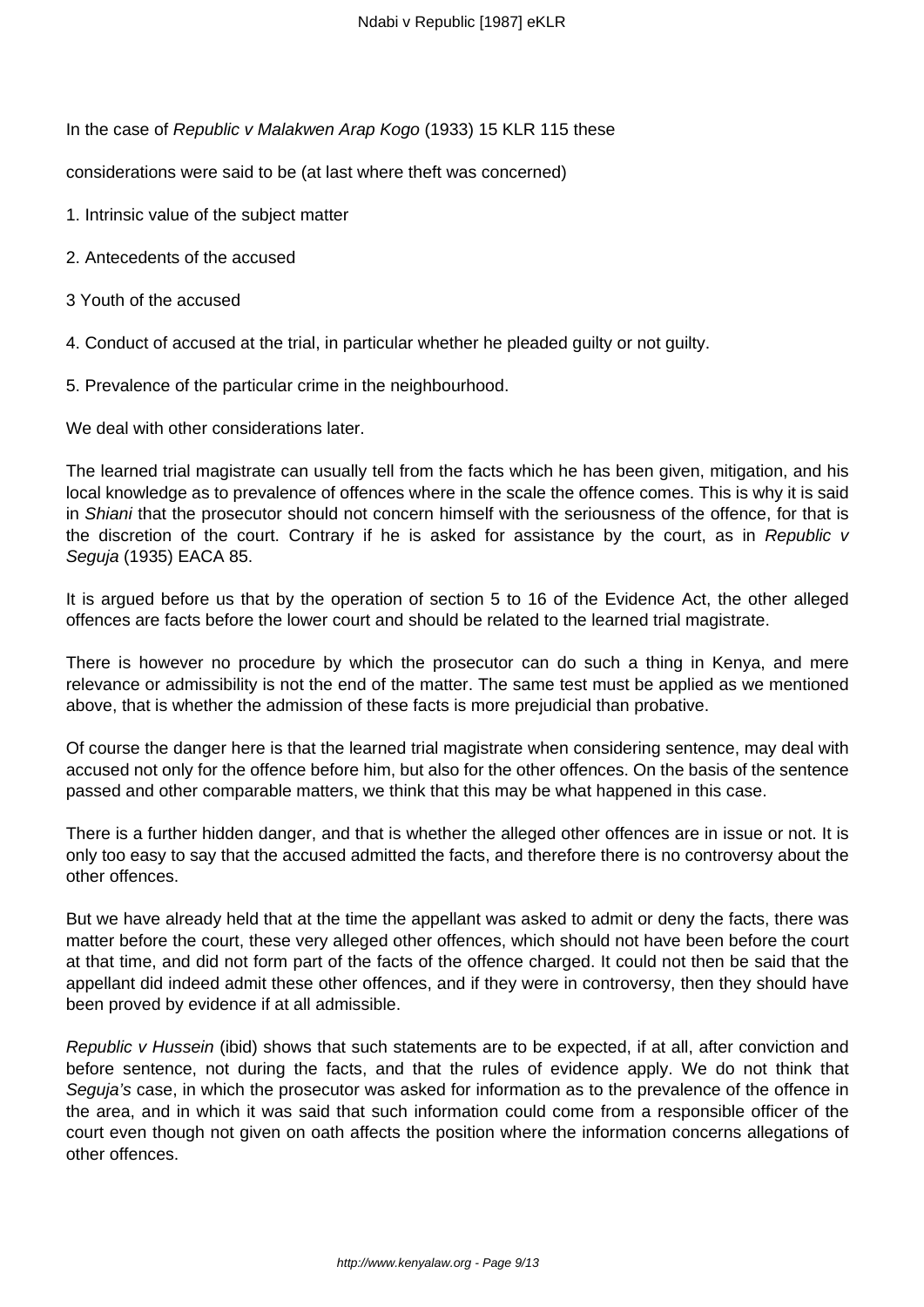The problem received much consideration in the English Courts during 1979 of 1980. One such case was Republic v Robinson [1969] CLR 207, in which a man was arrested in possession of a small amount of cannabis. After conviction police officers giving evidence about him said that at the time of the offence in 1966 one thousand pounds was found in his home drugs in the Midlands.

It was held that the evidence should not have been given. Since it was necessary in drug cases to the actual offence to distinguish between those who possess for consumption and those who possess for trafficking, it is the duty of the courts to receive admissible evidence on the issue.

But such evidence should not be admitted unless the witness can speak from first-hand knowledge, and it is sufficiently particularized to make it possible for the defence to challenge it.

Further where the prosecution is in possession of evidence of trafficking (and the evidence is not to be led at the trial) notice of it should be given to the defence, so that they have an opportunity to consider it and prepare to meet it. If no notice is given the judge would have a discretion whether or not to admit the evidence.

Such a decision is only persuasive here in Kenya, but it is interesting to see the approach taken. The principle we think to be behind this sort of structure on this manner of presenting information as to the offence or the accused is that the accused is entitled to know what is alleged against him and that principle applies with equal force in Kenya.

We do not wish to enter the lists as to whether such a procedure is necessary in this case to do so. The point is that in whatever jurisdiction, the court needs to know if the information it is given is right before it proceeds to sentence on the basis of it: and so the accused must accept it in terms, or it is to be proved by evidence. Much the same approach was taken in Hussein's case by the Court of Appeal.

As we have shown, it cannot be said in this case that the accused accepted the allegations to be true. He was asked if he accepted the facts of the case and he did. He was not asked if he accepted the additional material.

Going a little further than that, if it be so that evidence was to be given of the matters mentioned, under section 207 of the Evidence Act, what better manner of dealing with it than by charging the accused with it in the first place" It has been done in countless other cases and the allegations here are in the main specific and chargeable. We see no reason why charges have not been brought if the prosecution thought it necessary to deal with the alleged involvement of the appeal and his sympathy with Mwakenya.

There is a very real danger that if other offences are mentioned to the court in this informal way, the learned trial magistrate may have fallen into the error of sentencing the accused in a kind of general way for all the offences mentioned.

He must by his record show that he has disabused himself of this possible error as distinct from considering them to see where in the scale of sentencing such charges should be found to lie.

The sentence may include an element of sentence for a charge for which the accused has not been charged but in respect of which the accused could be arrested and further proceedings taken, and that would be contrary to the Constitution in section 72(1). That is why the distinction we seek to make is not a distinction without a difference.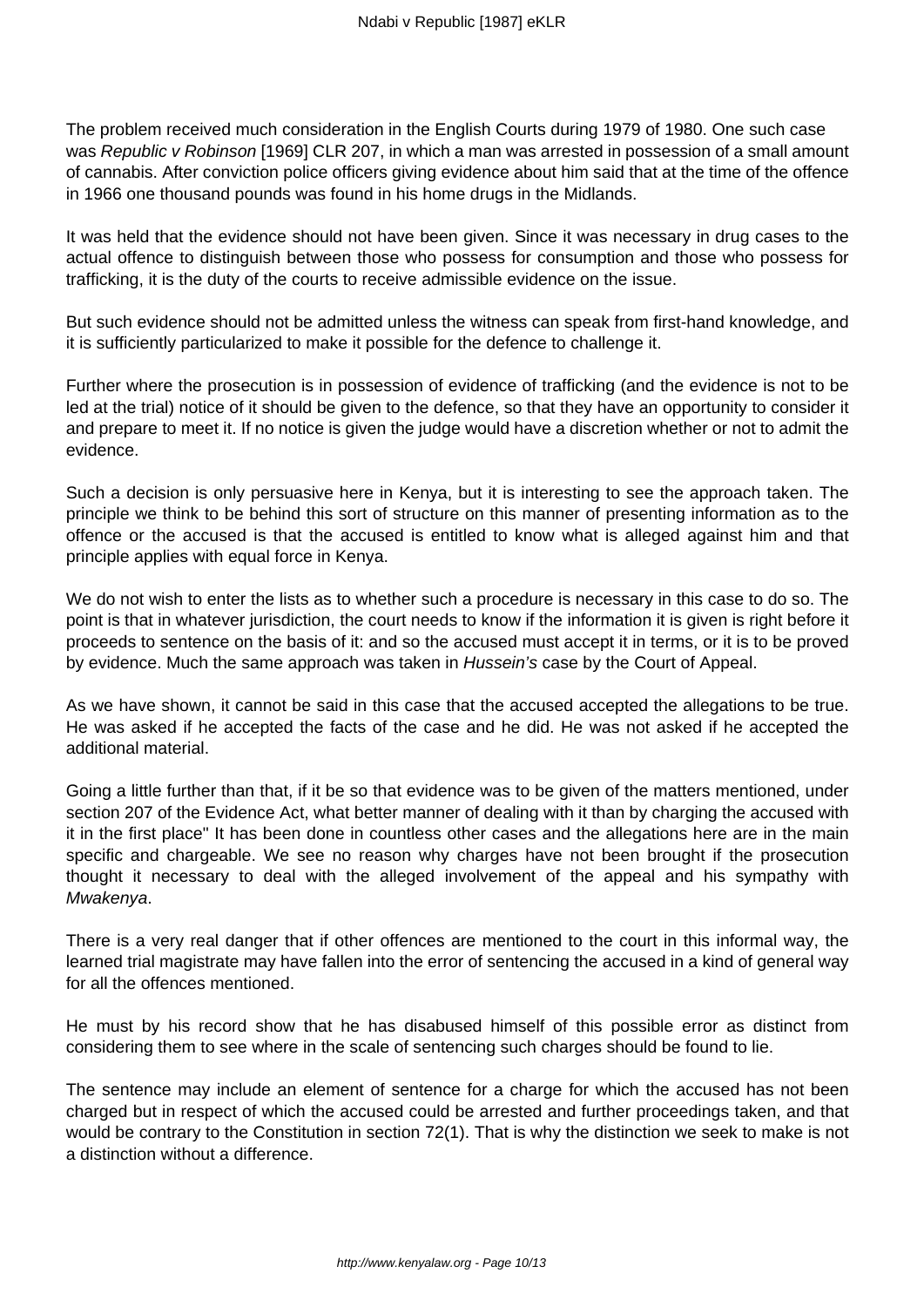On perusal of the record it is quite clear that the learned trial magistrate was moved by the alleged participation in the Mwakenya movement. He has said so, and that comment is based upon material not properly before him.

He has also said that he wanted to reiterate what he had said in another case only that day. Unfortunately that record is not available to us. This practice of referring to comments in another file is a bad one.

We have been referred to decisions of this court in which the contrary to the above appears to have been decided, but we are of the view that the matter has not been considered to the extent to which we have considered it above, as the arguments for the contrary view have not been put forward for the consideration of the court. That is why, although we find these decisions persuasive, nevertheless we must respectfully and regretfully disagree.

The principles of sentencing are well known and have been judicially considered on a number of occasions.

In Ogalo s/o Owoura v Republic (1954) 21 EACA 270 the principle was stated that the court does not alter a sentence on the mere ground that if the members of the court had been trying the appellant they might have passed a somewhat different sentence. The appellate court will not ordinarily interfere with the discretion exercised by the lower court unless it is evident that the lower court has acted upon some wrong principle or overlooked some material factor, or the sentence is manifestly excessive in view of the circumstances of the case. These principles are adopted by the High Court in its appellate jurisdiction. It was further pointed out that courts were not bound by precedent in sentencing, but that the appellate court was afforded some sort of yardstick by precedent when considering whether the sentence was manifestly excessive or not.

Here we cannot say that there has been no breach of principle, as we have tried to point out in the above.

In Nilson v Republic [1970] EA 599 Harris J pointed out that the fact that the appellant pleaded guilty to the charge, and that he had no previous conviction should be considered.

In *Wanjema v Republic* [1971] EA 493, the general principles above set out were reiterated. It was further pointed out that it was an extraneous

matter which should not be relied upon for the magistrate to say that he had issued a warning the previous week as a reason for imposing a heavy sentence. We do not know in this case if the comment made about case no 2497 of 1986 falls into this class or not.

In Wanyoni v Republic [1980] KLR 116 an example was given of how the period of detention before the trial should be taken into consideration when sentence is assessed.

In this case it is quite clear that the appellant was a first offender, and had pleaded guilty. He had further apparently cooperated with the police in their enquiries, and would add that to the matters Harris J mentions as matters to be taken into account. Those matters were obvious at the time the learned trial magistrate was sentencing the appellant.

We accept the proposition by Harris J; in Nilsson's case that a plea of quilty from a first offender requires recognition as a matter of principle, although we would not necessarily subscribe to the reasons Harris J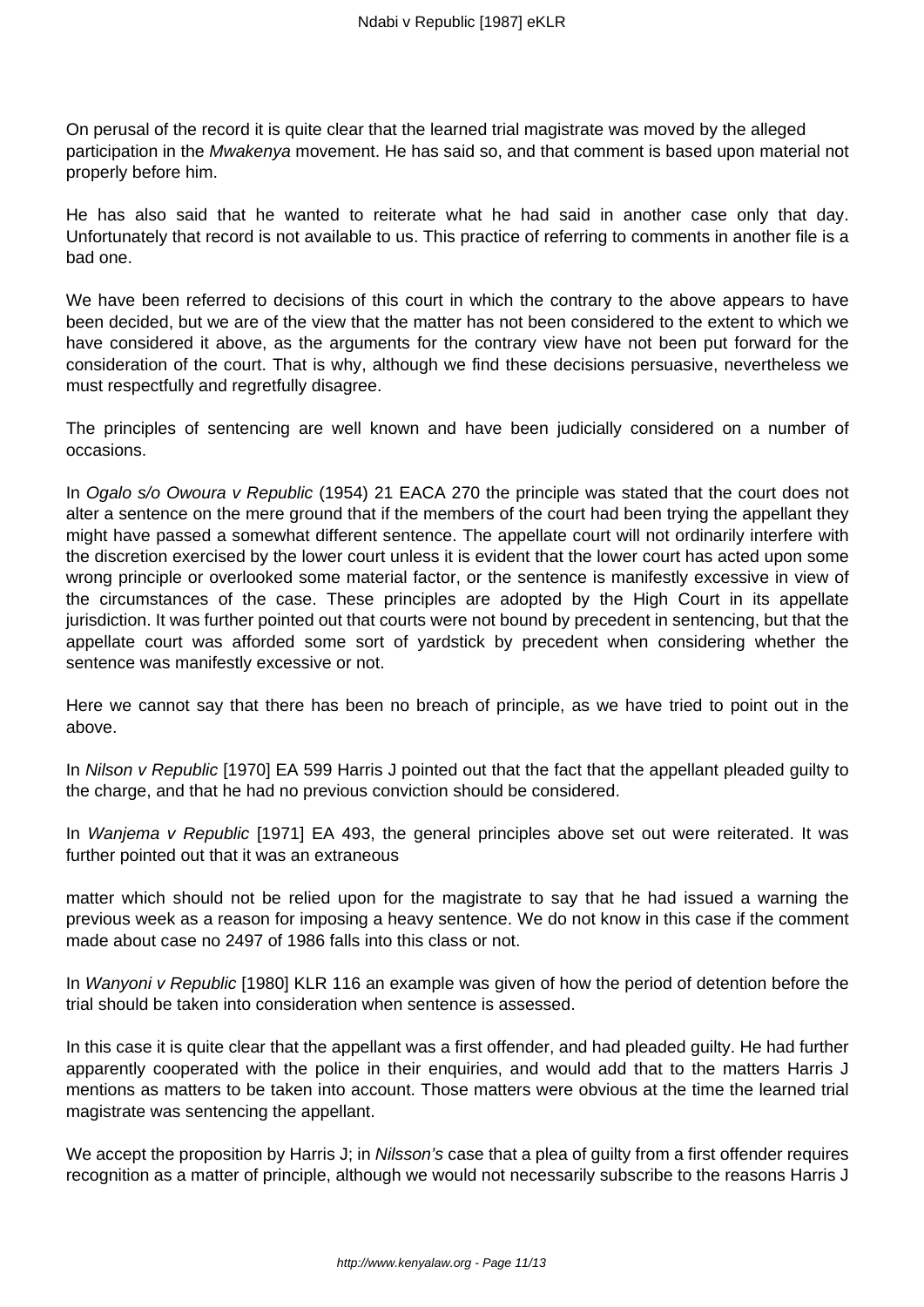gave for adopting such a principle, which was administrative only.

In our view the reason for recognizing such factors is that they show that the accused has accepted his offence, and that is the first step to rehabilitation, which is the main object of sentencing in the first place.

It is clear to us that at the time of sentence such factors applied. It seems to us that the learned trial magistrate did not in fact give effect to such a principle, although he said that he had such matters in mind, for he sentenced the appellant to 7 years' imprisonment where the maximum sentence he could have passed was 10 years' imprisonment.

We cannot see any reason for that other than that the learned trial magistrate failed to disabuse himself of the danger improperly introduced by the prosecutor that he should sentence for the other offences as well as for the offence charged, as opposed to taking the circumstances into consideration when passing sentence.

For those reasons we consider that the record shows that the learned trial magistrate did not give a material factor due weight in coming to his sentence, and that it cannot be excluded that he acted upon a wrong principle also as we have explained above, and we are of the view that we are required to interfere with it. The sentence of 7 years is set aside.

We therefore consider the proper sentence ourselves. In doing so we are referred to a case which has already been before this court, appears to have been dealt with by the same magistrate on the same day and in which similar circumstances existed.

In fact precedent is only able to help us to establish what is a manifestly excessive sentence, which is not the reason for which we have to consider the proper sentence ourselves. But even if precedent did come into the matter, we have already stated that we regretfully disagree with the decision on principle in that case, and so precedent does not help us.

In fact in these Mwakenya cases, the opinions of the courts, both the subordinate court and the High Court, have been widely deverging, and it is difficult to distil a standard scale, leaving aside the fact that the individual cases vary widely, and each case must depend on its own facts. We notice that, comparing the final sentences in 1982, which involved in most cases active participation in an actual military event to the terror of the public, with the sentences now being passed in respect of Mwakenya cases, in the main the more recent sentences have been higher.

We have in mind the real threat posed to the stability of our country by those who assist in the dissemination of the ideas expressed in the sort of publication the appellant was distributing, and are of the view that the courts are required to take a firm view of such offences.

So taking to account the fact that the appellant is a first offender that he pleaded guilty, and so far as we knew, assisted in enquiries, his family responsibilities as put forward to the learned trial magistrate, and all the matters we have heard, we substitute a sentence of 31/2 years' imprisonment.

For the avoidance of doubt appeal against conviction, if any, is dismissed, and appeal against sentence is allowed to that extent.

## **Dated and Delivered at Nairobi this 25th day of November, 1987**